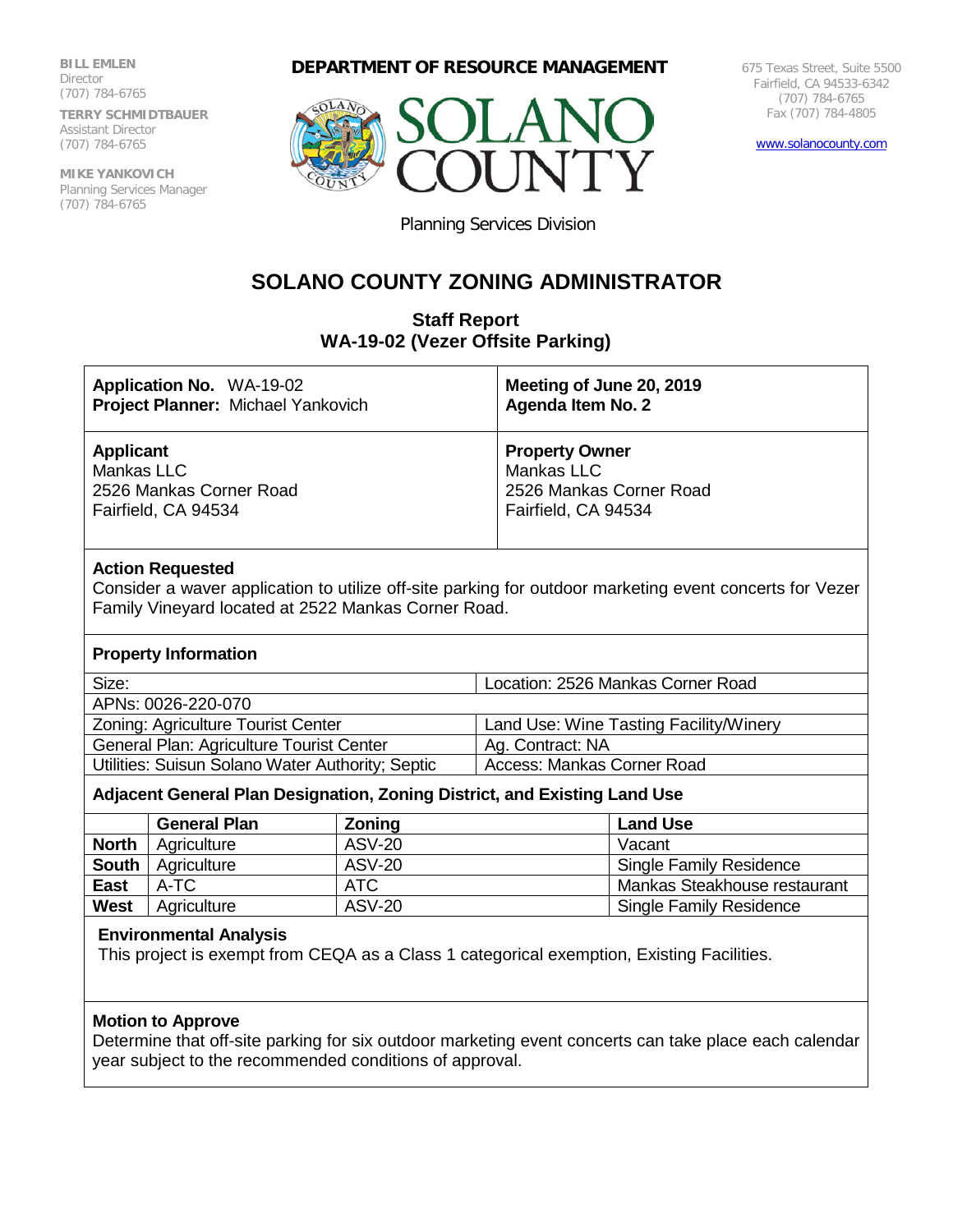# **SUMMARY:**

Vezer Family Vineyard is requesting that the Zoning Administrator consider an application for off-site parking in conjunction with outdoor marketing event concerts for property located at 2522 Mankas Corner Road in an "ATC" Agriculture Tourist Center zoning district in accordance with the Solano County Code section 28.94(B)(1) Location of parking area. The proposed application is for off-site parking in conjunction with marketing event concerts that will take place on an annual basis.

#### **FINANCIAL IMPACT:**

The applicant submitted filing fees to process this request. The application has been conditioned to cover any added County costs to monitor future marketing event concert events.

#### **DISCUSSION:**

#### **Environmental Setting and Background**

The site is located at 2522 Mankas Corner Road in unincorporated Mankas Corner. The site is located in a traditional commercial area on a parcel approximately .85 acres in area. The parcel is developed with four buildings with the following uses: Restaurant (Mankas Steakhouse), Deli, patio, winery/wine tasting; cottage, and apartment. There are several mature trees on-site in addition to shrubs and plantings. There are approximately twenty-five parking spaces in front of the restaurant and the winery/wine tasting facility.

The applicant conducted several concerts at this site in late spring/early summer of this year as well as several last season. According to the Vezer Family Vineyard web page the remaining planned dates for the Concert Series include:

- $\bullet$  July 20<sup>th</sup>
- August 3<sup>rd</sup>
- September  $7<sup>th</sup>$
- $\bullet$  October  $5<sup>th</sup>$

## **Project Description**

The applicant's project description proposes off-site parking for a marketing event concert series consisting of "tribute bands" playing music associated with the 60's, 70's, and 80's. The concert series commenced in Mid-May and is proposed to continue twice per month on Saturdays through Mid-October for a total of 6 concerts this year. The site is open to attendees beginning at 3:00 pm and ending at 9:00 pm. The concerts are planned to begin at 4:30 pm and end no later than 7:30 pm. The applicant estimates the average attendance will be between 200 and 220 at any one time. However, both the Suisun Fire Protection District and the Building Division have commented that the occupant load must be determined which in turn will determine the maximum attendance, should this application be approved by the Zoning Administrator. Fire calculations indicate an occupancy load of 212 for dining.

Access is from Mankas Corner Road with approximately 25 parking spaces provided in front of the facility. A recommendation by Public Works Engineering is not to allow parking along Mankas Corner Road. The applicant has submitted a parking plan (attached) which has recommendations to improve pedestrian safety and measures to reduce vehicle and pedestrian conflicts along Mankas Corner Road. Employees will assist in traffic control and parking. Public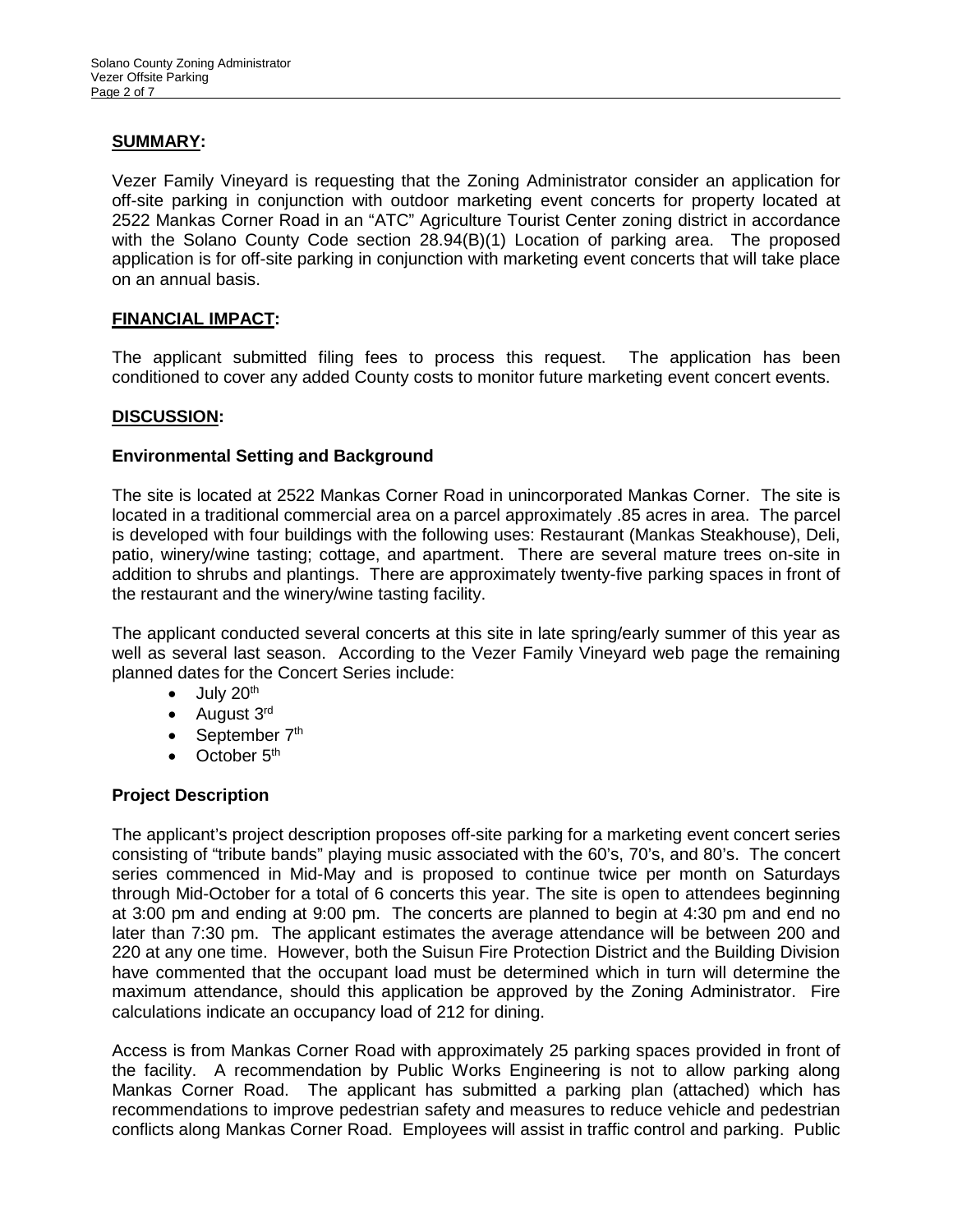Works Engineering has reviewed the submittal and has provided comments which have been incorporated as conditions of approval (COAs 13-19).

Food, water and wine will be served. Food and wine will be provided for sale while unlimited water will be provided for each guest. No outside beverages or food will be allowed on the premises. Existing ADA accessible sanitary facilities will be provided with additional services provided through a temporary restroom trailer.

As part of the application the applicant has submitted a report by RGD Acoustics that provides an assessment of the sound for a concert held on May 27, 2017. The sound consultant states that there are four main areas that can be addressed to reduce the transfer of amplified sound from an outdoor concert to neighbors. Several of them have been implemented which include orientation of stage and noise barriers, and sound system design. An additional sound system design is recommended that deals with loudspeaker orientation and a measure regarding control of maximum sound level is stated.

## **General Plan & Zoning Consistency**

## General Plan

The proposed concert series would occur on land designated Neighborhood Agricultural/Tourist Center. Per the Solano County General Plan, the designation of Neighborhood Agricultural/Tourist Center recognizes the current commercial community where previous development has occurred that is specific to certain areas of the unincorporated county such as the Mankas Corner area.

## Zoning

The site is zoned Agriculture Tourist Center which is consistent with the General Plan.

## **Project Review**

As part of the Department of Resource Management project review process, the application has been reviewed by various County Departments, as well as the Suisun Fire Protection District. Their comments are as follows.

#### Solano County Building Division

The Building Division reviewed the application and commented that the applicant must submit a floor plan with measurements showing the seating, standing and seating with tables to determine occupant load and required number of exit ways and paths. In addition, compliance with the Americans with Disabilities Act is required and must be reflected on the site plan. Measurements by the Building Official and Fire District indicate a maximum capacity of 212 people.

## Solano County Public Works Engineering Division

Mankas Corner Road is a County of Solano maintained road. The applicant has submitted a parking plan that includes recommendations to improve pedestrian and vehicle traffic. The Engineering Division has reviewed the parking plan and is recommending that no parking be allowed on both sides of Mankas Corner Road. The Plan must specify signs according to the Municipal Unified Traffic Control Devices sign designation system. An encroachment permit will be required for signage and other traffic and circulation improvements in the road right-of-way.

# **Solano County Environmental Health Division**

A food permit may be required dependent upon where the food is prepared. The applicant must contact Environmental Health prior to commencement of events.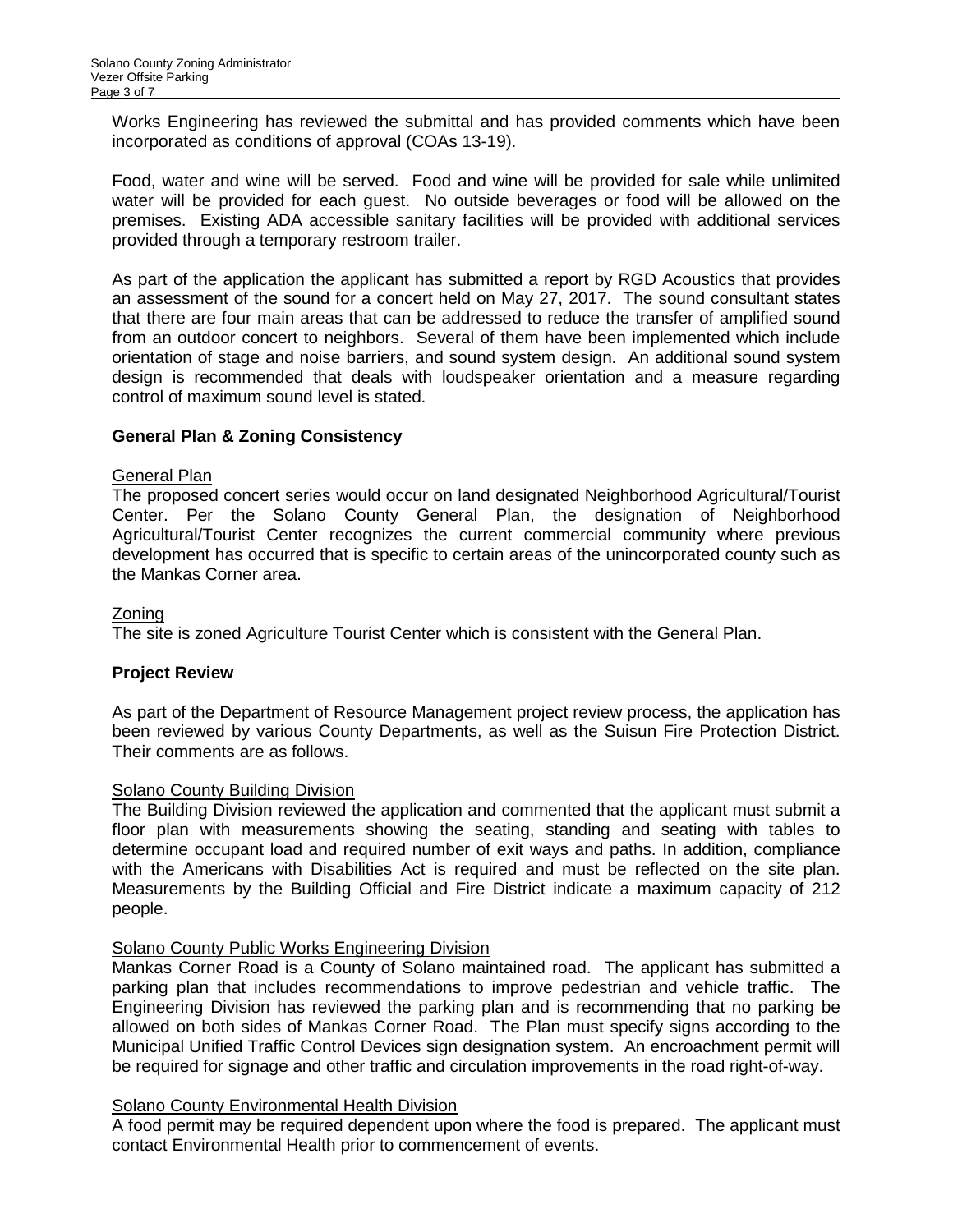#### **Sheriff Department**

The Sheriff Department reviewed the application and concluded that it had no comments.

#### California Highway Patrol

No comments were received from the CHP.

## **Suisun Fire Protection District**

The project was reviewed by the Fire District which provides fire protection services to the property. The Fire District expressed concerns about using Mankas Corner Road shoulders for parking and the possible conflict with emergency vehicles using the road to stage and, as a result, blocking access to other responding units. As previously mentioned parking along Mankas Corner Road will not be allowed and should address the District's concerns. The District also is requiring the applicant to submit a floor plan with measurements showing the seating, standing and seating with tables along with the required number of exit ways and paths.

Based on the nature of the above comments, recommended conditions, and the applicant's project description, the conduct of the outdoor concerts will not constitute a nuisance or be detrimental to the health, safety, or general welfare of persons residing or working in or passing through the neighborhood. Vezer employees will participate in traffic control and parking as well as overseeing the consumption of wine by the patrons. Staff has provided conditions of approval (attached) for the Zoning Administrator's consideration. Condition #8 requires strict monitoring at the gate to ensure attendance does not exceed acceptable limits.

#### **Environmental Analysis**

Approval of the parking waiver comes within the Class 1 categorical exemption, Existing Facilities, because the applicant will use only existing facilities for the concert parking area and there will be no new construction.

#### **Conditions of Approval**

- 1. Vezer Family Vineyard is granted approval to use off-site parking for a concert series for the 2019 through 2021 seasons in accord with the application materials submitted for a waiver and as approved by the Zoning Administrator.
- 2. The licensee shall take such measures as may be necessary or as may be required by the County to prevent offensive noise, lighting, dust or other impacts, which constitute a hazard or nuisance to motorists, persons or property in the surrounding areas. Implement the following measures consistent with the acoustical analysis prepared by RGD Acoustics that includes: Install a noise monitoring system that provides sound level information in real time to help the sound mixer or performers adjust their equipment to an appropriate level and orient main loudspeakers between 5 and 15 degrees below horizontal.
- 3. No additional uses or new or expanded buildings shall be established or constructed.
- 4. The premises shall be maintained in a neat and orderly manner and kept free of accumulated debris and junk.
- 5. Failure to comply with any of the conditions or limitations set forth in the subject conditions of approval shall be cause for the revocation of this permit.
- 6. This waiver is approved through November 2021 and may be revoked. The permittee shall submit a schedule of the concert dates to the Department of Resource Management prior to commencement of the first scheduled concert. Any revisions to the schedule shall be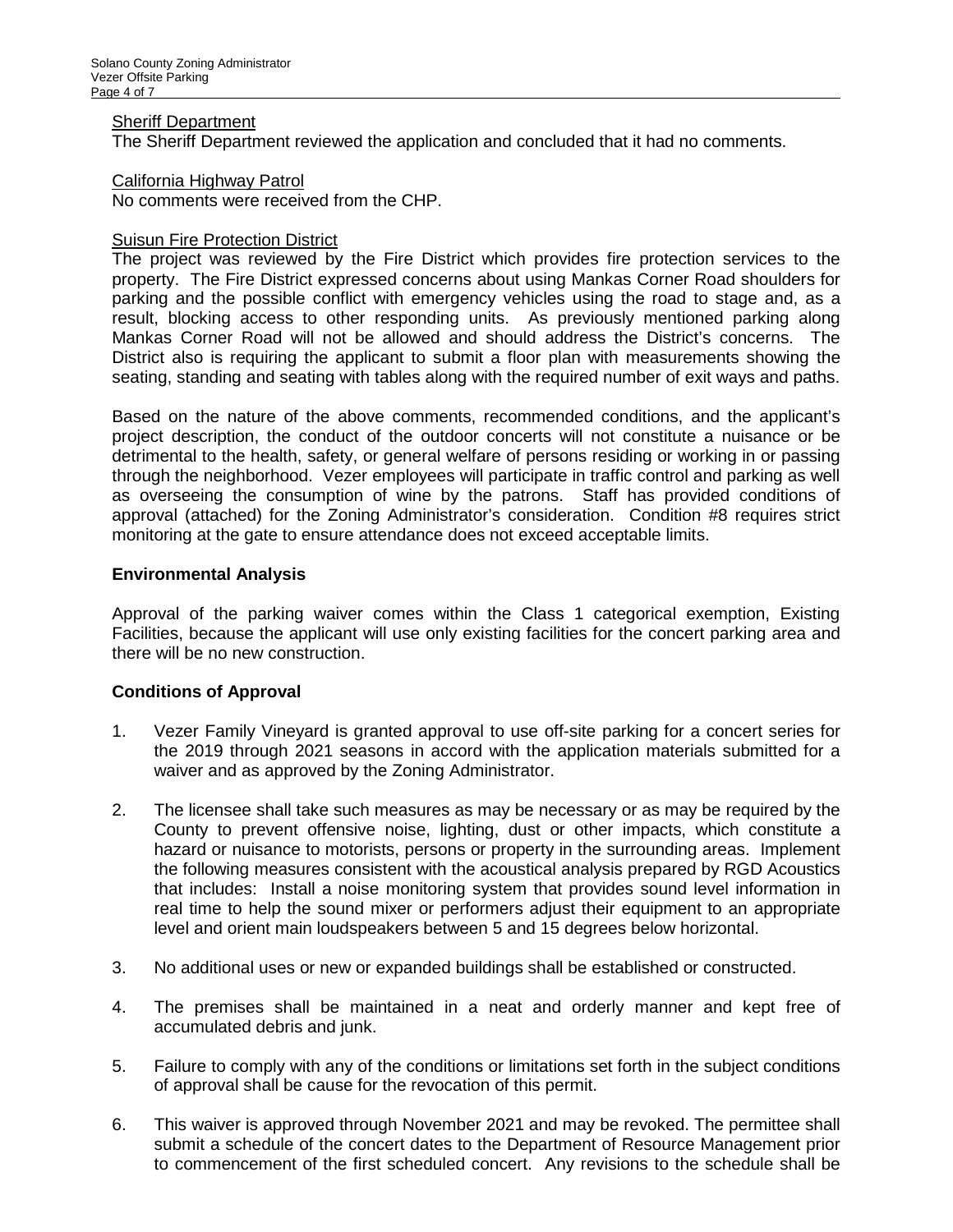provided to the Department at least three weeks in advance.

7. The licensee shall post a performance and/or indemnity bond in favor of the County in connection with the use of off-site parking for operation of a public outdoor concert series. Such bond or bonds shall be prepared by a corporate bonding company authorized to do business in the state by the Department of Insurance in the amount of \_\_\_\_\_\_ . Such bond or bonds shall indemnify the County, its agents, officers, employees, and the Board of Supervisors against any and all loss, injury and damage of any nature whatsoever arising out of or in any way connected with such outdoor concert series, and shall indemnity against loss, injury and damage to both person and property.

# *Building & Safety Division*

- 8. No building shall be used or occupied, and no change in the existing occupancy classification of a building or structure or portion thereof shall be made until the Solano County Building Official has issued a certificate of occupancy. The licensee shall provide monitoring at the entrance gate to the concert to ensure that the occupancy load of 212 (or as otherwise established by the Building and Safety Division) is not exceeded.
- 9. The site and all facilities shall meet all of the accessibility requirements found in Chapter 11B of the 2016 California Building Code. The designer is required to design for the most restrictive requirements between ADA Federal Law and the 2016 California Building Code. The Solano County Building Division will be reviewing the plans for the most restrictive requirements of the two. There shall be a complete site plan, drawn to scale and designed by a licensed architect reflecting all site accessibility.
- 10. All accessible paths of travel and parking areas shall be a hardscaped surface and shall meet all of the worst-case requirements between Chapter 11B of the 2016 California Building Code and the ADA Federal Law.
- 11. The Fire District will reassess the site for fire, life and safety requirements.

## *Environmental Health Division*

12. Environmental Health may require a food permit depending upon where food preparation takes place. Contact Environmental Health prior to commencement of events.

## *Public Works Engineering*

- 13. Solano County Public Works Engineering reserves the right to modify or revoke the Waiver Permit when, in the opinion of the Director of Resource Management, the Off-Site Parking Plan is not functioning as intended and/or adversely affects other publicly or privately-owned roads or properties within the area.
- 14. The Applicant shall apply for, obtain and comply with the conditions of an encroachment permit from Solano County Public Works for implementation of the parking plan to include, but not be limited to, placement of "No Parking" signs and way-finding signs within the County rights-of-way.
- 15. Approval for implementation of the proposed parking plan shall be subject to approval of a Fairfield-Suisun Unified School District facility use agreement to use the Suisun Valley Elementary School parking lot for off-site parking.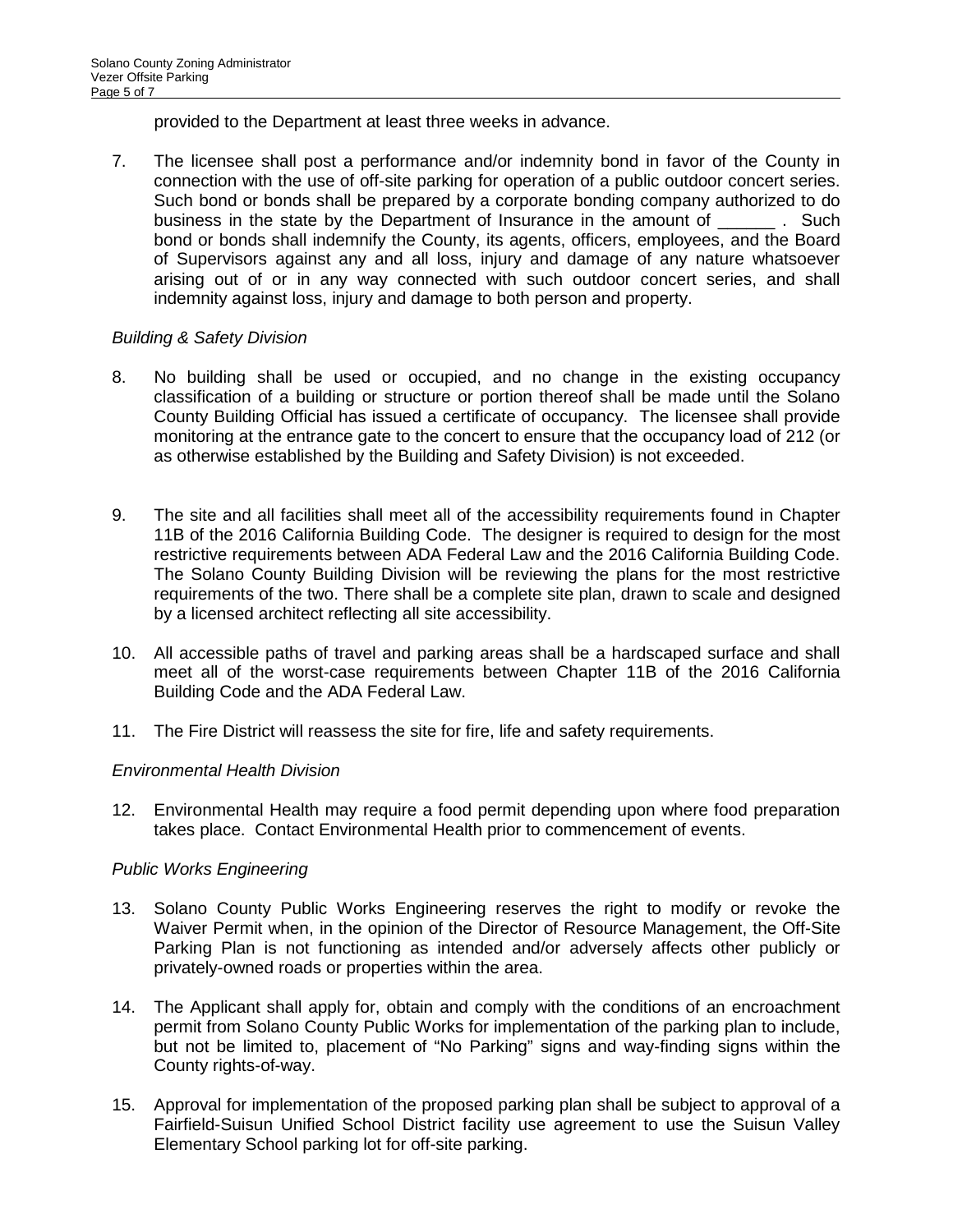- 16. Electronic message boards shall be placed on Mankas Corner Road and immediately east of Suisun Valley Road and south of Clayton Road facing drivers approaching Vezer Family Vineyards. Message(s) displayed on the electronic message boards shall be approved by the Solano County Department of Resource Management and shall be included on the approved Off-Site Parking Plan.
- 17. Way-finding signs with arrows directing vehicles to the off-site parking area at Suisun Valley Elementary School shall be placed by the applicant along the route between the electronic message boards and off-site parking area. Sign locations shall be included on the approved Off-Site Parking Plan.
- 18. Traffic signage restricting parking ("No Parking" signs) shall be placed by the applicant within the road right-of-way on both sides of Mankas Corner Road during events. Signs shall be placed a minimum of one hour prior to and removed a maximum of 2 hours after each event. Signs shall be permanently affixed to Type III barricades. Signs and barricades shall be manufactured in accordance with the California Manual for Uniform Traffic Control Devices and California Department of Transportation (Caltrans) standards. Signs shall be spaced at two-hundred and fifty foot (250') intervals or as otherwise specified on the approved Off-Site Parking Plan.
- 19. Motor vehicles and drivers shuttling patrons between the off-site parking area at Suisun Valley Elementary School and 2522 Mankas Corner Road shall be appropriately licensed and registered to operate within the public roadway.

## *Suisun Fire Protection District*

20. For the purpose of life safety requirements, the open area between the buildings will be classified as "Occupiable Space" as defined in the California Building Code.

Occupant Load requirements are as follows:

Main floor area in front of band: Dining 129, Seating 200 (with 36-inch side isles, 36-inch middle isle and 48-inch isle leading to rear exit)

Area under patio balcony: Dining 20, Seating 40

Outdoor Deck: Dining 13, Seating 24

Garden Area and Sidewalk area: 50

Maximum for Dining 212 Maximum Seating: 314

All other areas considered to be accessary areas used by the occupants.

- 21. Second exit must be provided from the main floor area at the northeast corner that leads to the bathrooms. This path must be maintained as a code approved exit way. This will mean keeping it clear of restaurant supplies, storage, dumpsters, potted plants, tree limbs and other combustibles. Other areas that lead off in other directions will need to be blocked off. Emergency lighting for exiting must be provided, as well as code approved exit signs.
- 22. Emergency lighting for exiting must be provided for the area.